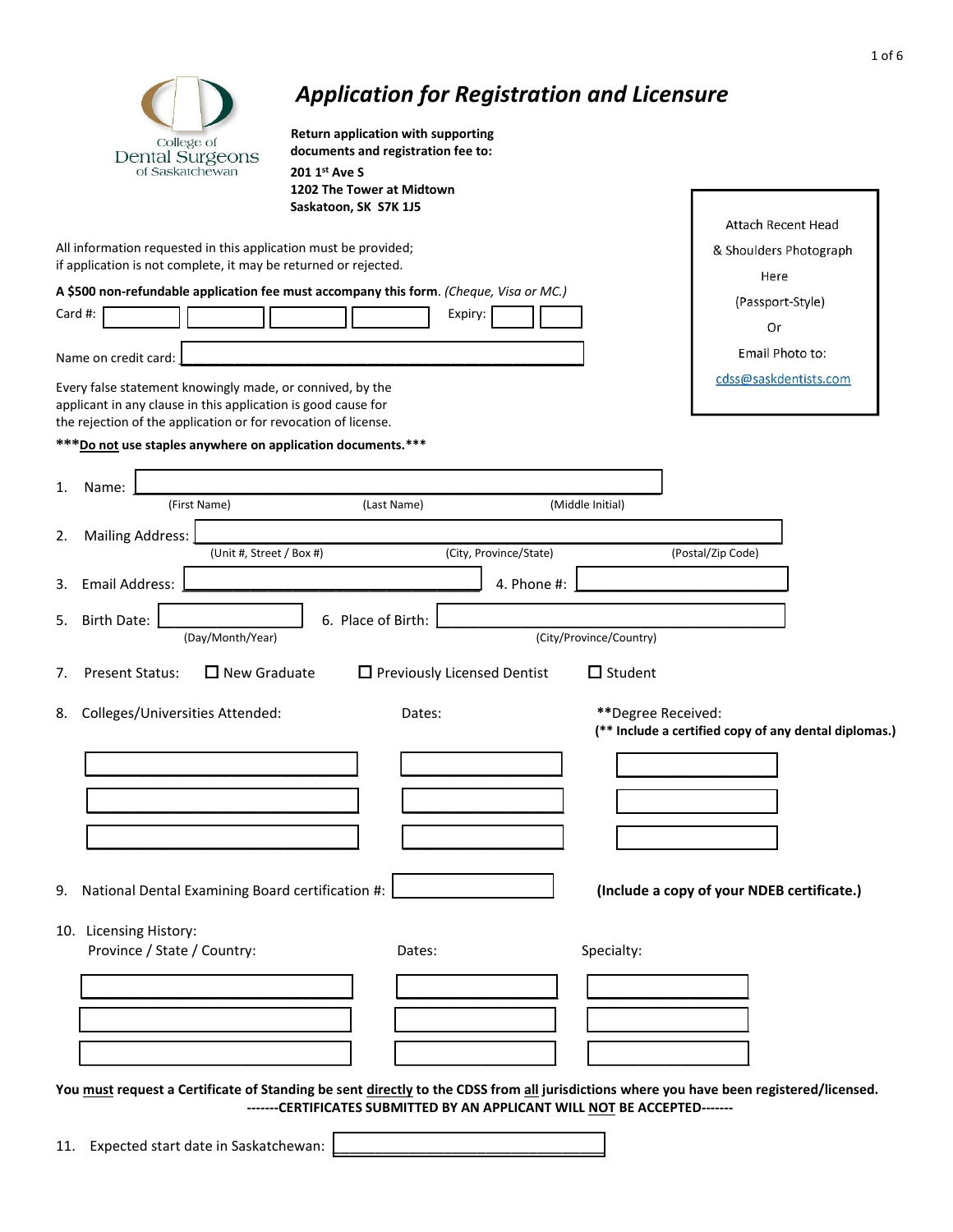|                                                                                                                                                                                 |               | $2$ of 6     |  |  |  |  |  |
|---------------------------------------------------------------------------------------------------------------------------------------------------------------------------------|---------------|--------------|--|--|--|--|--|
| 12. Are you licensed to practice in any other jurisdictions? (Name each:                                                                                                        |               |              |  |  |  |  |  |
| 13. Have you been actively practicing dentistry / treating patients in the last 2 years?                                                                                        |               |              |  |  |  |  |  |
| 14. Are you a permanent resident of SK? (residing in SK more than 183 days a year)                                                                                              |               |              |  |  |  |  |  |
| 15. Do you plan to be a faculty member at the U of S?                                                                                                                           | YES $\square$ | $NO$ $\Box$  |  |  |  |  |  |
| Will you also practice? YES $\Box$<br>NO <sup>1</sup><br>If yes: Full-time? $\Box$<br>Part-time? $\square$                                                                      |               |              |  |  |  |  |  |
| 16. Have you ever been the subject of any Professional or Academic Misconduct / Incompetence cases in any jurisdiction?                                                         | YES $\Box$    | NO $\square$ |  |  |  |  |  |
| 17. Has any license entitling you to practice dentistry ever been suspended or revoked?                                                                                         | YES $\Box$    | $NO$ $\Box$  |  |  |  |  |  |
| 18. Have you ever been convicted of a criminal offence?                                                                                                                         | YES $\Box$    | NO $\square$ |  |  |  |  |  |
| 19. Will your professional liability insurance be provided by CDSPI?                                                                                                            | YES $\Box$    | $NO$ $\Box$  |  |  |  |  |  |
| 20. Have you had any Professional Liability Insurance Settlements in any jurisdiction including Saskatchewan?                                                                   | YES $\Box$    | $NO$ $\Box$  |  |  |  |  |  |
| 21. Have you ever been found guilty of negligence, malpractice or incompetence in a Superior Court?                                                                             |               |              |  |  |  |  |  |
| 22. Are you aware of any injury, dependency, infection, disorder or other condition that would impair your ability to practice<br>safely and competently?                       | YES $\Box$    | $NO$ $\Box$  |  |  |  |  |  |
| 23. Is your basic life support training current?                                                                                                                                | YES $\Box$    | NO $\square$ |  |  |  |  |  |
| None $\Box$<br>Mild $\Box$<br>Moderate $\square$<br>24. Please indicate the level of sedation that you practice:                                                                |               | Deep $\Box$  |  |  |  |  |  |
| (If you practice sedation please read and understand the CDSS Sedation Standard/Guidelines)                                                                                     |               |              |  |  |  |  |  |
| 25. If you plan to administer Nitrous Oxide in SK will you have a scavenger system?                                                                                             | YES $\Box$    | $NO$ $\Box$  |  |  |  |  |  |
| 26. Have you read and understood the CDSS Infection Prevention and Control Standard?                                                                                            |               |              |  |  |  |  |  |
| 27. Will daily in-house biological indicator (B.I.) tests be completed (including one incubated control B.I.) in each SK clinic with<br>which you will be affiliated?           |               |              |  |  |  |  |  |
| 28. Will you have an external sterilizer monitoring service for weekly B.I. testing in each SK clinic with which you will be affiliated?                                        |               |              |  |  |  |  |  |
| 29. Will you have a Radiation Health and Safety Manual in each SK clinic with which you will be affiliated?                                                                     |               |              |  |  |  |  |  |
| 30. Will you have an ISO approved amalgam separator in each SK clinic with which you will be affiliated?                                                                        |               |              |  |  |  |  |  |
| 31. Have you read and understood the CDSS Advertising Guidelines?                                                                                                               | YES $\Box$    | $NO$ $\Box$  |  |  |  |  |  |
| 32. Indicate languages other than English in which you can provide services:                                                                                                    |               |              |  |  |  |  |  |
| 33. Will you be affiliated with more than one dental facility in Saskatchewan?                                                                                                  |               |              |  |  |  |  |  |
| If you answered 'yes' to questions #16-18 or #20-22, please include a brief written summary (on a separate page)<br>elaborating on the circumstances relating to your response. |               |              |  |  |  |  |  |

34. Please fill-in the following information for **ALL** SK facilities in which you plan to practice, own or will be the \*\*Comprehensive Authorized Practice Director.

| a) l | <b>Name of Facility:</b>                                                                                                                                |
|------|---------------------------------------------------------------------------------------------------------------------------------------------------------|
|      | (As it appears publicly in external advertising.)                                                                                                       |
|      | <b>Address of Facility:</b>                                                                                                                             |
|      | (Include complete mailing address and if different, include street address as well.)                                                                    |
|      | Facility Fax #: L<br>Facility Ph #:<br>Afterhours Ph #:                                                                                                 |
|      | $\Box$ No<br>** Is this facility owned by a non-CDSS member?<br>Website:<br>$\Box$ Yes                                                                  |
|      | $\Box$ owner<br>$\Box$ supervisor at a U of S dental facility<br>Indicate your relationship<br>$\Box$ associate                                         |
|      | $\Box$ surgicentre contract<br>$\Box$ operate in a health region O.R.<br>$\Box$ long-term care facility contract<br>to this facility (Choose one only): |
|      | ⊡ No<br>Will you practice at this location? $\square$ Yes<br>(If this is a proposed mobile facility, additional approval by Council is required.)       |
|      | <b>External Sterilizer Monitoring Service Used at Facility (eq: U of S):</b>                                                                            |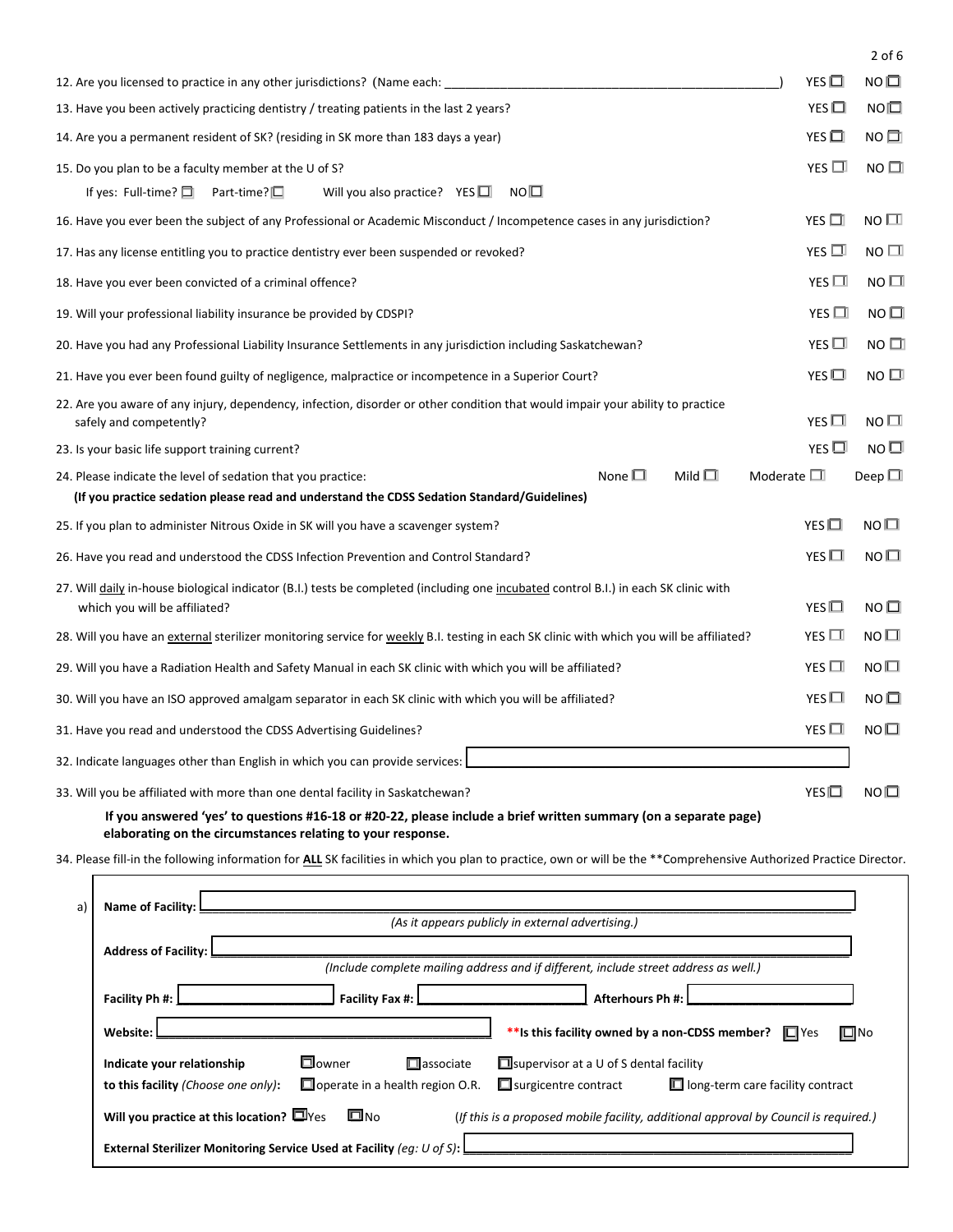| Name of Facility:                                                                                                   |                                                               | (As it appears publicly in external advertising.)                                                                                                                                                                              |
|---------------------------------------------------------------------------------------------------------------------|---------------------------------------------------------------|--------------------------------------------------------------------------------------------------------------------------------------------------------------------------------------------------------------------------------|
| <b>Address of Facility:</b>                                                                                         |                                                               |                                                                                                                                                                                                                                |
|                                                                                                                     |                                                               | (Include complete mailing address and if different, include street address as well.)                                                                                                                                           |
| Facility Ph #:                                                                                                      | Facility Fax #:                                               | Afterhours Ph #:                                                                                                                                                                                                               |
| Website:                                                                                                            |                                                               | ** Is this facility owned by a non-CDSS member? $\square$ Yes<br>$\Box$ No                                                                                                                                                     |
| Indicate your relationship                                                                                          | <b>Howner</b>                                                 | $\Box$ associate<br>$\Box$ supervisor at a U of S dental facility                                                                                                                                                              |
| to this facility (Choose one only):                                                                                 | Operate in a health region O.R.                               | □ surgicentre contract<br>□ long-term care facility contract                                                                                                                                                                   |
| Will you practice at this location? $\Box$ Yes                                                                      | $\square$ No                                                  | (If this is a proposed mobile facility, additional approval by Council is required.)                                                                                                                                           |
| External Sterilizer Monitoring Service Used at Facility (eg: U of S):                                               |                                                               |                                                                                                                                                                                                                                |
| Name of Facility:                                                                                                   |                                                               |                                                                                                                                                                                                                                |
|                                                                                                                     |                                                               | (As it appears publicly in external advertising.)                                                                                                                                                                              |
| <b>Address of Facility:</b>                                                                                         |                                                               |                                                                                                                                                                                                                                |
|                                                                                                                     |                                                               | (Include complete mailing address and if different, include street address as well.)                                                                                                                                           |
| Facility Ph #:                                                                                                      | Facility Fax #:                                               | Afterhours Ph #:                                                                                                                                                                                                               |
| Website:                                                                                                            |                                                               | $\Box$ No<br>** Is this facility owned by a non-CDSS member? $\square$ Yes                                                                                                                                                     |
| Indicate your relationship<br>to this facility (Choose one only):<br>Will you practice at this location? $\Box$ Yes | $\Box$ owner<br>$\Box$ operate in a health region O.R.<br>□No | $\Box$ supervisor at a U of S dental facility<br>$\Box$ associate<br>□ long-term care facility contract<br>$\Box$ surgicentre contract<br>(If this is a proposed mobile facility, additional approval by Council is required.) |
| External Sterilizer Monitoring Service Used at Facility (eg: U of S):                                               |                                                               |                                                                                                                                                                                                                                |
| Name of Facility: L                                                                                                 |                                                               |                                                                                                                                                                                                                                |
|                                                                                                                     |                                                               | (As it appears publicly in external advertising.)                                                                                                                                                                              |
| <b>Address of Facility:</b>                                                                                         |                                                               | (Include complete mailing address and if different, include street address as well.)                                                                                                                                           |
| Facility Ph #:                                                                                                      | Facility Fax #:                                               | Afterhours Ph #:                                                                                                                                                                                                               |
| Website:                                                                                                            |                                                               | ** Is this facility owned by a non-CDSS member? O Yes<br>$\Box$ No                                                                                                                                                             |
| Indicate your relationship                                                                                          | $\square$ owner                                               | $\blacksquare$ associate<br>$\Box$ supervisor at a U of S dental facility                                                                                                                                                      |
| to this facility (Choose one only):                                                                                 | $\Box$ operate in a health region O.R.                        | $\Box$ long-term care facility contract<br>$\blacksquare$ surgicentre contract                                                                                                                                                 |
| Will you practice at this location? $\square$ Yes                                                                   | <b>ロ</b> no                                                   | (If this is a proposed mobile facility, additional approval by Council is required.)                                                                                                                                           |
| External Sterilizer Monitoring Service Used at Facility (eg: U of S):                                               |                                                               |                                                                                                                                                                                                                                |
|                                                                                                                     |                                                               |                                                                                                                                                                                                                                |

| *Preferred Email Address: L |                                                                                                                               |  |
|-----------------------------|-------------------------------------------------------------------------------------------------------------------------------|--|
|                             | (Using the same email address as another CDSS member will result in not having access to the member-side of the CDSS website) |  |
| <b>Name Printed:</b>        | Signature:<br>Date:                                                                                                           |  |

*\*Please be aware that the preferred email address you provide will be used to distribute: CDSS Alerts, e-Newsletters, Continuing Education Notices/Invitations, and potentially personal and/or confidential information from the College of Dental Surgeons of Saskatchewan.*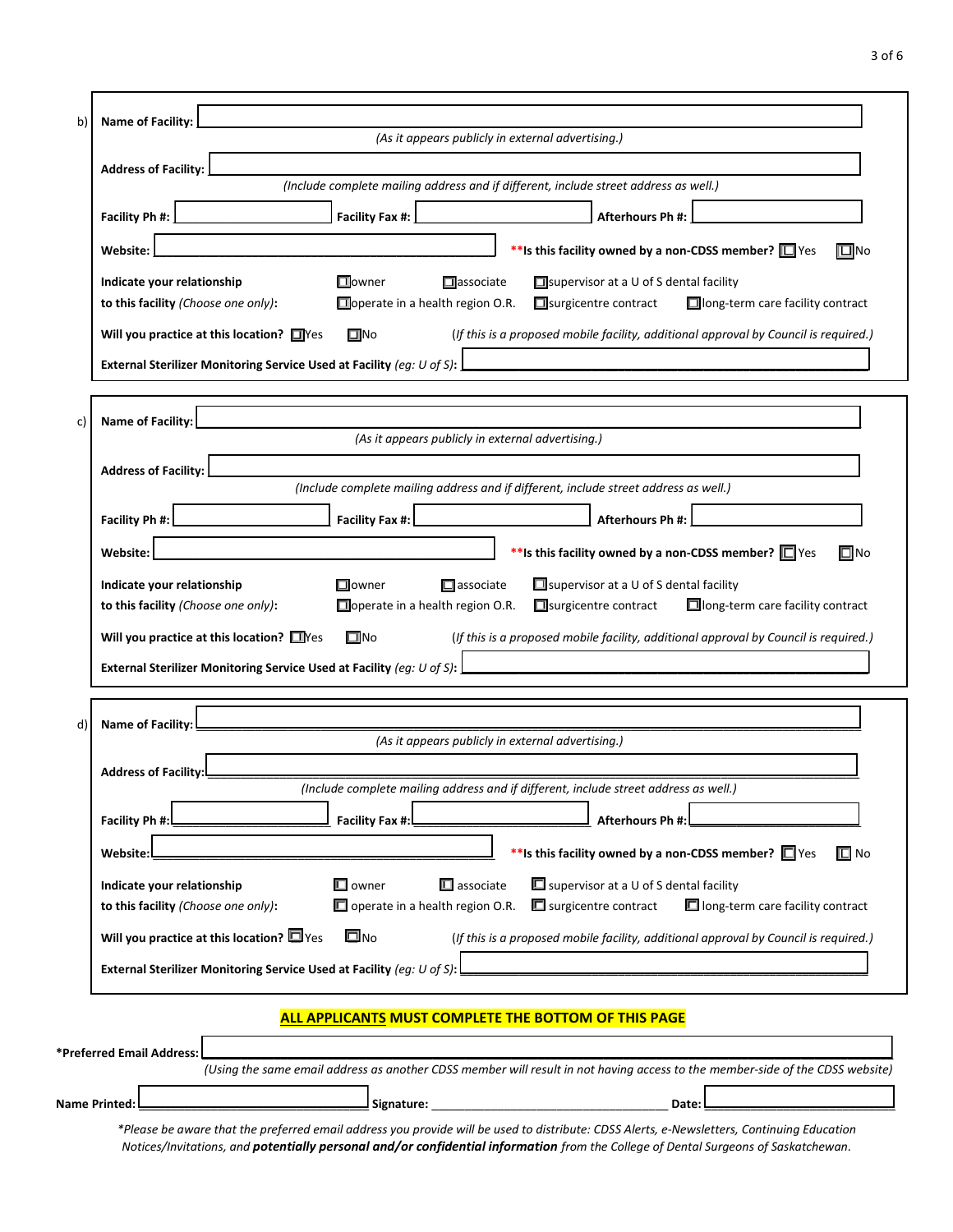

## **FACILITY / CLINIC REGISTRATION**

## **\*\* One registration for each facility / clinic to be completed by the Comprehensive Authorized Practice Director\*\***

Each question on this page must be initialed by the Comprehensive Authorized Practice Director signing below.

*Please refer to the CDSS Practice of Dentistry, Clinic Facilities Standard for more information. [\(www.saskdentists.com /](http://www.saskdentists.com/) member‐site / Professional Resources / Professional Practice Standards / Section I. (i).* 

| 1. Facility / Clinic Name: (As it appears in external advertising)                                                                                                                                                                             |                                                                                                                                                                                                                                                                                                          |                        |  |  |  |  |  |  |  |
|------------------------------------------------------------------------------------------------------------------------------------------------------------------------------------------------------------------------------------------------|----------------------------------------------------------------------------------------------------------------------------------------------------------------------------------------------------------------------------------------------------------------------------------------------------------|------------------------|--|--|--|--|--|--|--|
| 2. Address of Facility / Clinic: (Include mailing address if different)                                                                                                                                                                        |                                                                                                                                                                                                                                                                                                          |                        |  |  |  |  |  |  |  |
| 3. Facility / Clinic Website:<br>4. Facility / Clinic Phone #:                                                                                                                                                                                 |                                                                                                                                                                                                                                                                                                          |                        |  |  |  |  |  |  |  |
| 5. Facility / Clinic Owner(s):<br>6. Facility / Clinic Email:<br>the control of the control of the control of the control of the control of                                                                                                    |                                                                                                                                                                                                                                                                                                          |                        |  |  |  |  |  |  |  |
| 7. Which CDSS member(s) (or section 25 agency) employs the dental hygienists, therapists, and assistants at this facility / clinic?                                                                                                            |                                                                                                                                                                                                                                                                                                          |                        |  |  |  |  |  |  |  |
|                                                                                                                                                                                                                                                |                                                                                                                                                                                                                                                                                                          |                        |  |  |  |  |  |  |  |
| 8. I confirm that the dentist(s) and owner(s) of this facility / clinic are aware of and are compliant with CDSS Practice of Dentistry, Clinic Facility<br>Standard sections 6, 7, 8 and 9 and The DDA s46, CDSS Bylaws 9.2(2)(d) and Part 10. | $\Box$ Yes                                                                                                                                                                                                                                                                                               | $\Box$ No              |  |  |  |  |  |  |  |
| 9. Does each CDSS member connected to, or practicing in, this facility / clinic have access to their patient records? $\Box$ Yes                                                                                                               |                                                                                                                                                                                                                                                                                                          | <b>□</b> No            |  |  |  |  |  |  |  |
| emphasized the following:                                                                                                                                                                                                                      | 10. I, as Clinic Director, agree to read, understand and communicate the CDSS Practice of Dentistry Clinic Facilities Standard to all staff within<br>this facility / clinic before any DDAs23 authorized practice is performed to allow the practice of dentistry within this facility / clinic. I have |                        |  |  |  |  |  |  |  |
| <b>Advertising Standard</b><br>a)                                                                                                                                                                                                              | $\Box$ Yes                                                                                                                                                                                                                                                                                               | $\square$ No           |  |  |  |  |  |  |  |
| <b>Sedation Standard</b><br>b)<br>Workplace, Waste Management and Environmental Standard<br>c)                                                                                                                                                 | $\Box$ Yes<br>$\Box$ Yes                                                                                                                                                                                                                                                                                 | $\Box$ No<br>$\Box$ No |  |  |  |  |  |  |  |
| <b>Radiation Standard</b><br>d)                                                                                                                                                                                                                | $\Box$ Yes                                                                                                                                                                                                                                                                                               | $\Box$ No              |  |  |  |  |  |  |  |
| Infection Prevention and Control Standard<br>e)                                                                                                                                                                                                | $\Box$ Yes                                                                                                                                                                                                                                                                                               | $\Box$ No              |  |  |  |  |  |  |  |
| 11. I understand that I must apply for <b>Sedation Registration</b> before any procedures involving sedation are performed in this facility / clinic and                                                                                       |                                                                                                                                                                                                                                                                                                          |                        |  |  |  |  |  |  |  |
| that each member performing sedation must have Sedation Registration.                                                                                                                                                                          | $\Box$ Yes                                                                                                                                                                                                                                                                                               | $\Box$ No              |  |  |  |  |  |  |  |
| 12. I understand that if general anesthesia will be performed by a CPSS licensed physician in this facility / clinic, that an inspection will be performed                                                                                     |                                                                                                                                                                                                                                                                                                          |                        |  |  |  |  |  |  |  |
| for accreditation as non-hospital treatment facility, pursuant to the Health Facilities Licensing Act.                                                                                                                                         | $\Box$ Yes                                                                                                                                                                                                                                                                                               | $\Box$ No              |  |  |  |  |  |  |  |
| 13. I agree to provide the CDSS with a written protocol for the continuity of care when any of the dentists practicing in the facility / clinic, take                                                                                          |                                                                                                                                                                                                                                                                                                          |                        |  |  |  |  |  |  |  |
| leave from, or discontinue their connection with this clinic (educational clinics exempted)                                                                                                                                                    | $\Box$ Yes                                                                                                                                                                                                                                                                                               | $\square$ No           |  |  |  |  |  |  |  |
| 14. I agree to notify the CDSS within 24 hours of any changes to the above information on this permit.                                                                                                                                         | $\Box$ Yes                                                                                                                                                                                                                                                                                               | $\Box$ No              |  |  |  |  |  |  |  |
| <b>Comprehensive Authorized</b><br><b>Practice Director Name:</b><br>Signature:<br>Date:                                                                                                                                                       |                                                                                                                                                                                                                                                                                                          |                        |  |  |  |  |  |  |  |

**\*\*Comprehensive Authorized Practice Director\*\*** means: the primary attending full practicing member, at a facility / clinic, will have the primary responsibility for the oversight of the comprehensive authorized practice carried on within that facility / clinic. This oversight includes:

- (a) providing current practice contact information;
- (b) acting as the most responsible member and contact at a facility / clinic for quality assurance purposes, in the public interest;
- (c) the general safety of practice in the facility / clinic;
- (d) reporting of critical incidents;
- (e) the appropriate employment of, or contracting with, Assistants, Therapists and Hygienist pursuant to section 25 of The Act;
- (f) the supervision, which may vary depending upon circumstances, of comprehensive authorized practices performed at the facility / clinic pursuant to sections 15(2), 23 and 25 of The Act, these bylaws and the CDSS Member Competence and Professional Practice Standard;
- (g) obtaining required permits and developing protocols regarding, but not limited to, Sedation and Anesthesia, Radiation and Imaging, Employment and Business Relationships, Agreements and Leases, Advertising, Quality Assurance, Patient Records and other legal requirements.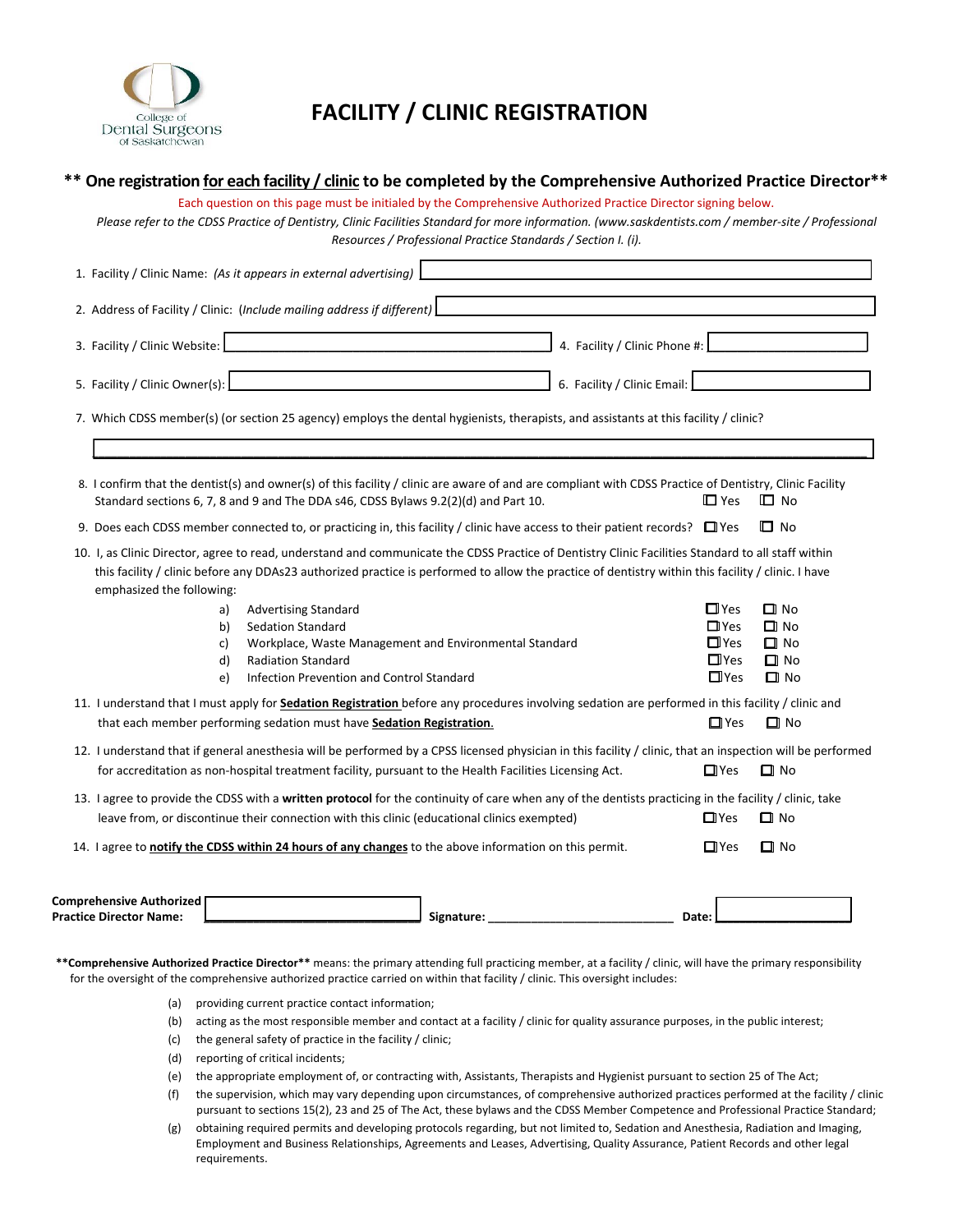I HEREBY MAKE APPLICATION to become registered as a member of the College of Dental Surgeons of Saskatchewan as provided under the Dental Disciplines Act of Saskatchewan.

If granted a license to practice dentistry in Saskatchewan, I solemnly promise and undertake to faithfully and truly submit and conform to and obey, all bylaws, standards and orders of the College of Dental Surgeons of Saskatchewan and that I will practice the profession in accordance with the Dental Disciplines Act.

AFFIDAVIT: I make this solemn declaration believing all the above statements to be true and knowing that it is of the same force and effect if made under oath and by virtue of the Canada Evidence Act, 1893

| Taken and declared before me in the City                  |  |                   |             |                          |                                                                     |
|-----------------------------------------------------------|--|-------------------|-------------|--------------------------|---------------------------------------------------------------------|
|                                                           |  |                   |             |                          |                                                                     |
|                                                           |  |                   |             |                          |                                                                     |
|                                                           |  |                   |             |                          |                                                                     |
|                                                           |  |                   |             |                          |                                                                     |
| ** A Commissioner of Oaths or Notary Public               |  |                   |             | (SIGNATURE OF APPLICANT) | (To be signed in front of a Notary Public or Commissioner of Oaths) |
| (** must be signed & stamped/embossed with seal)          |  |                   |             |                          |                                                                     |
|                                                           |  | (office use only) |             |                          |                                                                     |
|                                                           |  |                   |             |                          |                                                                     |
|                                                           |  |                   |             |                          |                                                                     |
|                                                           |  |                   |             |                          |                                                                     |
|                                                           |  |                   |             |                          |                                                                     |
|                                                           |  |                   | (Registrar) |                          | COLLEGE OF DENTAL SURGEONS OF SASKATCHEWAN                          |
|                                                           |  | (office use only) |             |                          |                                                                     |
| CDSPI confirmation of insurance letter                    |  |                   |             |                          | YES NO                                                              |
| Certificate of Standing<br>Consent to Release Information |  |                   |             |                          | <b>YES</b><br>NO <sub>1</sub><br>YES<br>NO L                        |
| Fee Paid                                                  |  |                   |             |                          | <b>YES</b><br>NO L                                                  |
| Good Character Declaration                                |  |                   |             |                          | YES<br>NO.                                                          |
| <b>Specialty Application Enclosed</b>                     |  |                   |             |                          | YES NO                                                              |
|                                                           |  | (office use only) |             |                          |                                                                     |
|                                                           |  |                   |             |                          | license                                                             |
|                                                           |  |                   |             |                          |                                                                     |
|                                                           |  |                   |             |                          |                                                                     |

\_\_\_\_\_\_\_\_\_\_\_\_\_\_\_\_\_\_\_\_\_\_\_\_\_\_\_\_\_\_\_\_\_\_\_\_\_\_\_\_\_\_\_\_